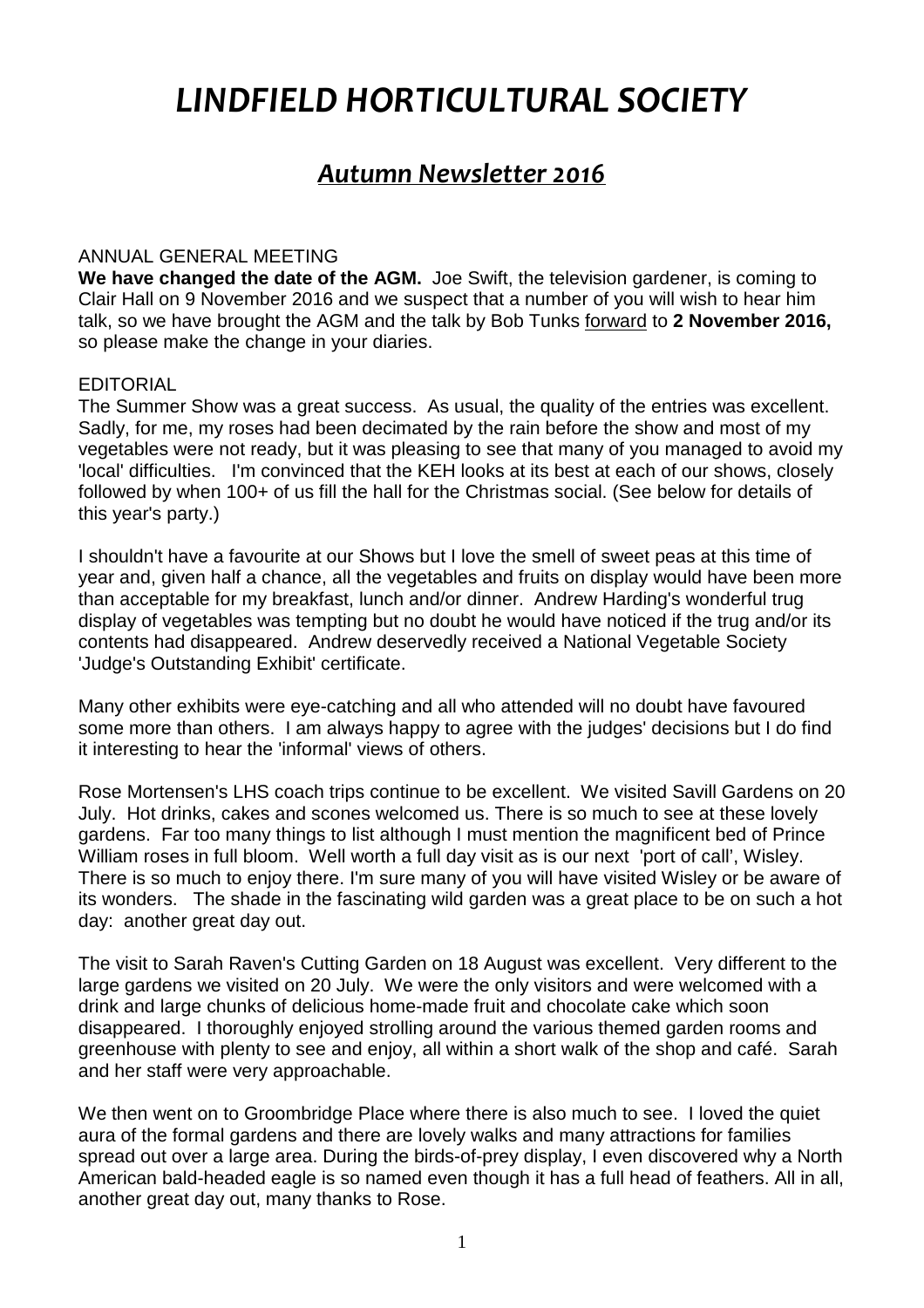# SUMMER SHOW RESULTS

Congratulations to the following:

Liz Hinze and Ian Cooper shared The Savill Cup Graham Buck: The Don Booker Fuchsia Cup Rolf Lloyd Williams: The Gilbert Cup Wendy Dumbleton: The Lemmy Cup Doreen Orton: The Thornbery Trophy Liz Hinze: The RHS Banksian Medal Ian Cooper: The Fruit Cup Graham Buck: Blue Riband of the Brit99ish Fuchsia Society Florence Fearn-Hughes: The Kieron James Toys Shield Liam Jolly: The Junior Shield Pauline Parkyns : Flower Arrangement in a Tea Cup.

Best in Show awards went to:

Vegetables: Joyce Gladwell Pot Plant: Graham Buck Cookery: Helen Dunlop Handicraft : Janis Dyer Fruit: Ian Cooper

# CHRISTMAS SOCIAL

Tickets for the Christmas Social on **2 December 2016** will be on sale at the October coffee morning, the October evening talk and at the AGM. The ticket numbers will be limited to 114 and will be sold on a first-come, first-served basis to members only. The ticket price like last year will be £10. The entertainment this year will be provided by a local group 'Sister Sister' who will be singing a range of songs from the 60's to the present day. Sister Sister support the St Peter and St James Hospice and there will be a retiring collection for this very worthwhile charity. Come along and enjoy yourselves, the format of the evening as always remains the same, wine, food and song and very good company.

## OTHER FORTHCOMING EVENTS

**10 September** Autumn Show I look forward to seeing most of you on 10 September. Hopefully, many of you will already be planning your entries.

 **11 September** Visit to Great Comp Gardens, near Sevenoaks. This is a beautiful house and seven-acre garden particularly famous for its wide variety of salvias and the renowned Dyson Nurseries which are within the garden. We are running this trip as a selfdrive or we have a mini-bus booked to take those who prefer to be chauffeured. At the time of writing, there are three places left on the minibus. Fee, including entry, mini-bus travel and driver's tip will be £24.00. Enquires please to Rose on 01444 483229.

 **16 September** Visit to Kew Gardens, Richmond The great border has been entirely re-planted and should be looking good with late summer colour and the new Hive structure is apparently fascinating. If you have a Friends of Wakehurst Kew card then fee is £16, if not it will be £29.50. Again just 3 places left at the time of writing. Enguires please to Rose on 01444 483229.

 The Sundries Centre is open on **4 and 25 September, 15 October** and finally this year, on **23 October**.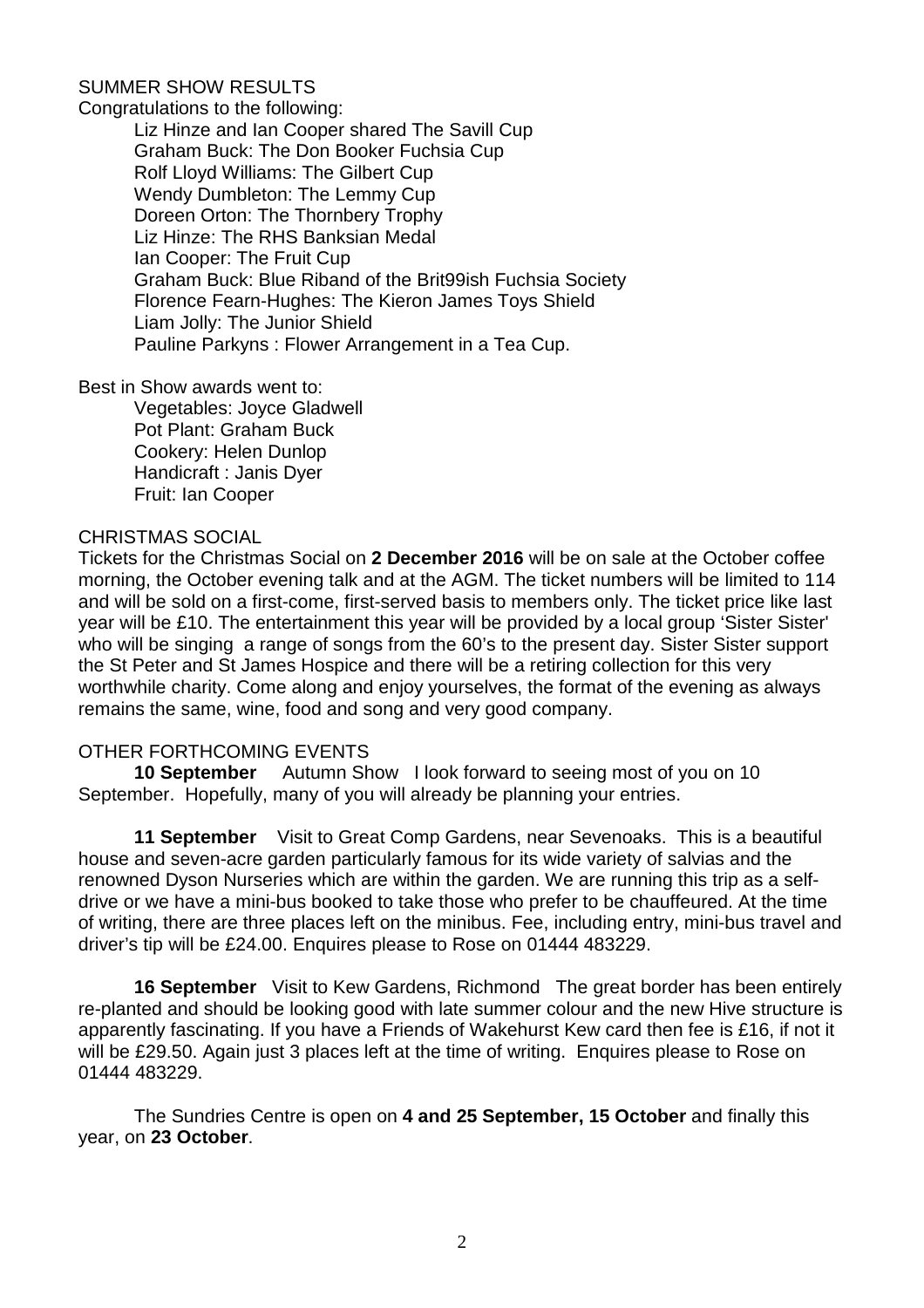**8 October** COFFEE MORNING AND PLANT SALE starting at 10 am.

**12 October** Talk on Victorian Gardens by Carolyn Ikin starting 8 pm.

MEMBERSHIP RENEWAL Membership fees for the new year are due on 1 October 2016 and, as agreed at the last AGM, will increase to £6 per individual member and to £10 for a couple living at the same address. Renewals for the New Year can be made at the Autumn Show on 10 September and at any of our events after that date. Renewals can also be made by post to our Membership Secretary, Mrs Joyce Gladwell at 7 Brookway, Lindfield RH16 2BW, but please remember to add an additional 75p for postage and packing.

SPRING SHOW 2017: Special Daffodil Class. We have decided to have a special daffodil class in the Spring Show 2017 which will be open to Members who purchase bulbs from the society at the Autumn 2016 show. This year we have purchased the cultivar 'Uncle Duncan' which is a Division 1 yellow daffodil with an orange trumpet. (Division 1 is a daffodil with one flower to a stem where the trumpet is as long as or longer than its petals). The class in the schedule will read: 'One stem of Uncle Duncan from a bulb purchased from Lindfield Horticultural Society exhibited in a vase provided by the Society.'

The bulbs will be on sale at the Autumn Show at the cost of 50p each. It is suggested that members purchase at least three bulbs although purchases will be limited to a maximum of five bulbs. The bulbs will be on sale from 2 pm and will be sold on a first- come first-served basis. As it is a special class the prize money will be £5 for first, £3 for second and £2 for third. It will be separate from the main show and so will not attract points towards other cups or prizes. There is a full list and description of all the daffodil divisions on pages 16 to 20 of your show schedule.

TALKS FOR 2017 Dates for your diaries:

11 January: Heritage Gardening 8 February: Garden Sage Garden Centre and plants 8 March: Revival of Arts and Crafts Garden at Standen 12 April: Bringing on \flowers to sell (alstroemeria) 10 May: Secrets of Hever Castle 11 October: Gardens of Great Windsor Park 8 November (AGM): Historic Gardens of Sussex and the work of the Sussex Gardens **Trust** 

These all sound very interesting and I am sure will be well supported. Many thanks to Wendy Dumbleton for organising these talks.

SUTTON'S AND DOBIES' SEEDS Catalogues for the 2016/17 season will, we hope, be available at our October meetings. Members of the Society ordering their seeds and plants through this scheme will receive a 25% discount on seeds and a 15% discount on other items. It does not matter how much you order, £5 or £50: it all adds to the total on which the Society itself gets a commission, dependent on the total amount of seeds ordered. So if you purchase Sutton's or Dobies' seeds, please do it through the Society. If you would like to reserve a catalogue please ring 483039, leaving your name and address and which catalogue you would like.